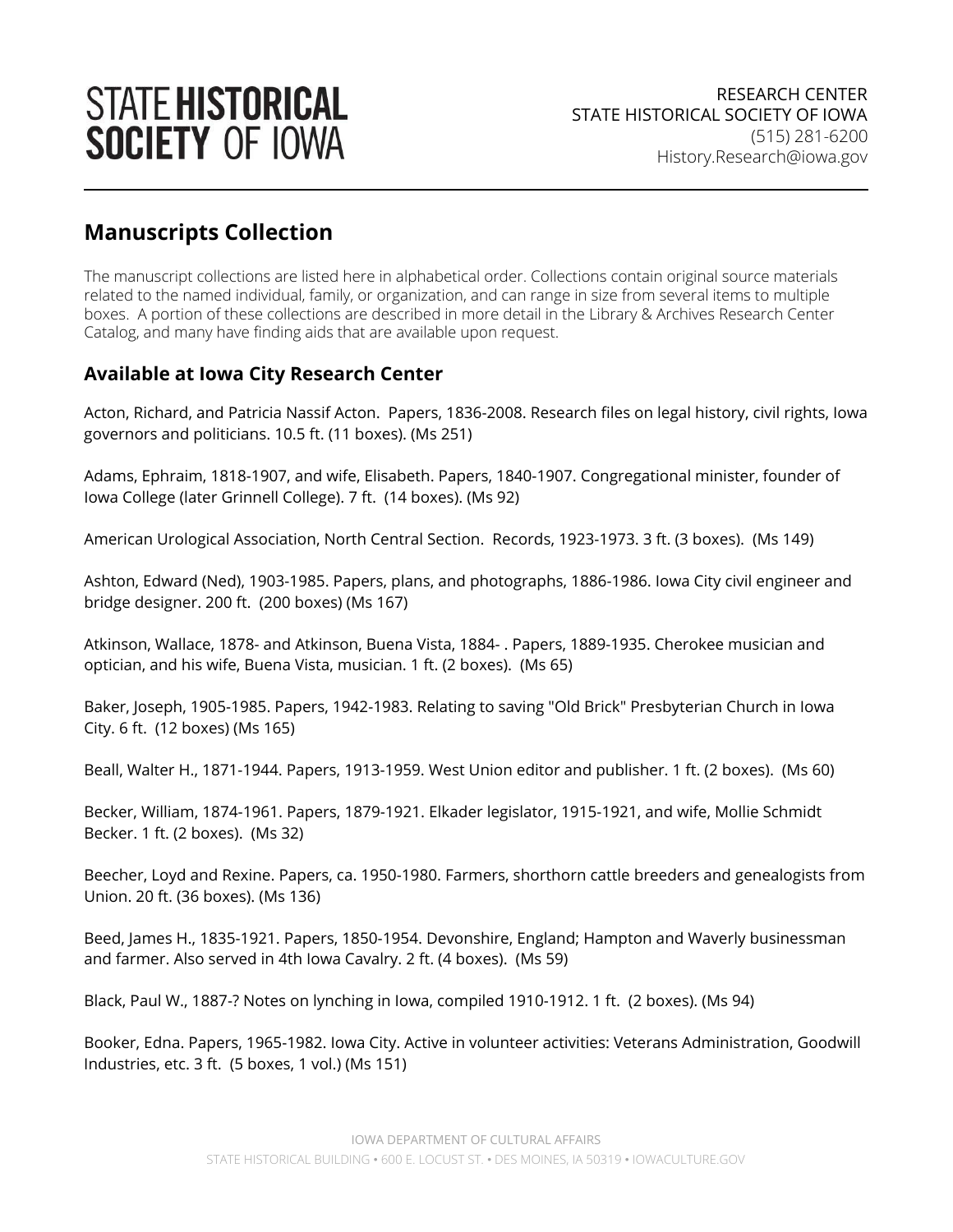Boston Evening Globe Transcripts. Scrapbook of genealogical newspaper clippings, 1914-1935. 2 ft. (2 boxes). (Ms 140)

 Bristol, Myrl Lewark. Papers, 1925-1981. Iowa City writer, scholar and student of mysticism. 4 ft. (7 boxes). (Ms 155)

 Brown, Aaron, 1822-1904. Papers, 1850-1875. Fayette legislator, Civil War colonel, Register of State Land Office. 1 ft. (2 boxes). (Ms 38)

 Brown, Robert C. Papers and photographs, 1886-2001. Coralville railroad historian and collector. 3 ft. (4 boxes). (Ms 230)

 Bruns, Armin R., 1892-1977. Papers, ca. 1934-1974. Davenport businessman and seed dealer. 2 ft. (3 boxes). (Ms 5)

 Byington, LeGrand W., 1816-1907. Papers, 1852-1882. Iowa City farmer, real estate agent and Democrat. 3 ft. (7 boxes). (Ms 216)

 Campbell, Macy. Papers, 1917-1919. Chairman of Blackhawk County Liberty Loan drive. 1 ft. (2 boxes). (Ms 77)

 Carpenter, Cyrus Clay, 1829-1898. Papers, 1845-1914. Ft. Dodge. Governor and Congressman. 9 ft. (22 boxes). (Ms 129)

 Carr, Isaac N., 1836-1923. Papers, 1961-1920. Farmer, GAR member, served in 11th Iowa Infantry in Civil War. 3 ft. (6 boxes). (Ms 132)

 Case, Ethel, 1891-? Diaries, [1916-1974] of West Liberty school teacher and her sister, Bertha (Case) Babbitt, 1883-?, Diaries, 1935-1960. 2 1/2 ft. (5 boxes). (Ms 199)

 Chapman family. Papers, 1855-1865. Civil War letters between Philo Judson Chapman of the 3rd Iowa Infantry and Sarah Florence Chapman. 1.5 ft. (3 boxes) (Ms 233)

Citizens Historical Society. Biographical sketches, 1938-1940. 1 ft. (3 boxes). (Ms 54)

Civil War, 7th Infantry Regiment. 2 ft. (3 boxes). (Ms 96)

 Clark, Lou E. Papers 1909-1941. Member of American Legion, Iowa National Guard, Engineers, Co. A, World War I. 1 ft. (2 boxes). (Ms 107)

Clasen, Dorothy, 1907-1984. Papers, 1860-1984. Dubuque genealogist. 3 ft. (4 boxes). (Ms 214)

 Clasen-Thomarsen Papers. Papers, 1915-1934. Edward Thomarsen, Le Mars insurance agent and investor. Investments in Iowa and Nevada real estate, and in the Gopher Iron Co. of Minneapolis, Minnesota. 9 ft. (17 boxes). (Ms 139)

Clement, Roena Gates, 1893-? Papers, 1886-1978. Des Moines art teacher. 1 ft. (2 boxes). (Ms 116)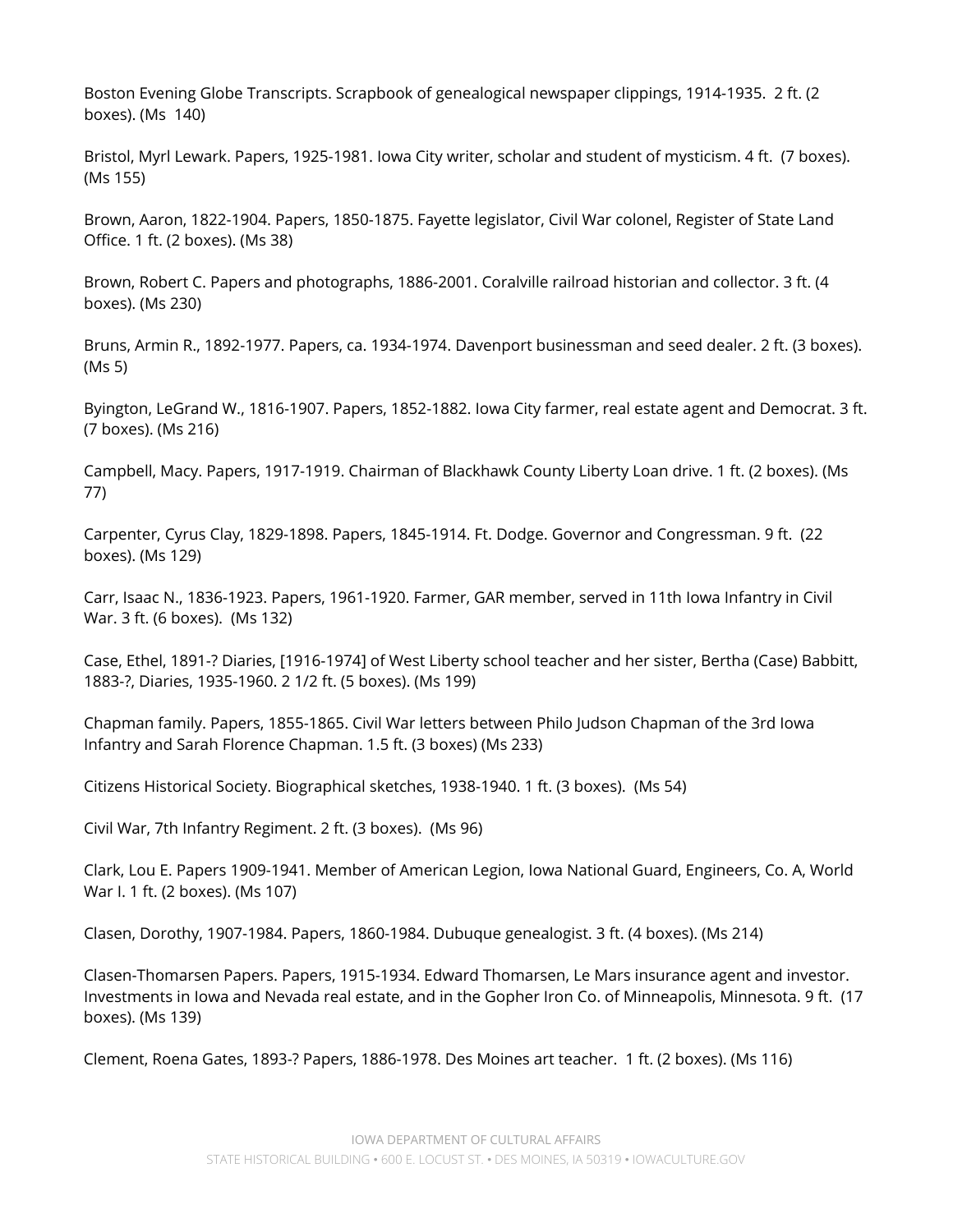Coffman, Virgil S. Papers, 1929-1968. Farm accounts from near South English. 1 ft. (2 boxes). (Ms 240)

 Cole, Cyrenus, 1863-1939. Papers, 1893-1936. Cedar Rapids editor, author, and congressman. 2 ft. (2 boxes). (Ms 29)

 Cole-Throop. Papers, 1850-1900. Mt. Pleasant social activist Cordelia Throop Cole and Unitarian minister, William Remy Cole. 2 ft. (4 boxes). (Ms 171)

 Committee to Save Bloody Run. Records, 1983-1989. McGregor environmental group. 1 ft. (2 boxes). (Ms 201)

 Cook-Stevens family. Papers and photographs, 1890-1962. New London and Burlington families. ½ ft. (1 box). (Ms 226)

 Cordaro, Frank, 1951- . Papers, 1976-2001. Des Moines Catholic priest and advocate for social justice. 1 ½ ft. (3 boxes). (Ms 223)

 Cummins family. Papers, 1869-1998. Ute family farm diaries and papers related to R. Tait Cummins' career as sports broadcaster in Cedar Rapids. 2 ft. (3 boxes). (Ms 218)

 Davis, Mrs. Lloyd (Laura). Mechanicsville, Iowa. Papers, 1863-1908. Account books of several Mechanicsville businesses: 5 vols. from G. A. Eagerty Dry Goods Store and 2 others. 1 ft. (1 box 3 vols.) (Ms 135)

 Dawson, Albert, 1879-1949 Scrapbooks, 1886-1936. Preston, Clinton, and Davenport banker and Iowa Congressman. 4 ft. (4 boxes). (Ms 66)

 De Quille, Dan. Papers, 1860s-1890s, 1920s-1950s. Photocopies of originals. Virginia City, Nevada, novelist and friend of Mark Twain. 1 ft. (1 box). (Ms 172)

 Des Moines Federal Office Building. Objects and documents from cornerstone, 1853-1868. 1 ft. and roll of plans. (Ms 1)

 Dillon, John F., 1831-1914. Papers, 1850, 1879-1913. Davenport and New York, lawyer, judge. 1 ft. (2 boxes). (Ms 33)

 Dodge, Augustus C., 1812-1883. Papers, 1836-1883. Burlington lawyer and congressman. 1 ft. (3 boxes). (Ms 49)

 Dolliver, Jonathan P., 1858-1910. Papers, 1860-1935. U.S. Senator and Chautauqua speaker. 50 ft. (115 boxes). (Ms 98)

 Donovan, Clifford. Correspondence and business reports, 1926-1950. Engineer and road builder. 1 ft. (2 boxes). (Ms 138)

 Douglas, William R. (Bill). Papers, 1976-1991. Iowa City and Des Moines Christian pacifist active in the Iowa Socialist Party. 7 ft. (9 boxes). (Ms 219)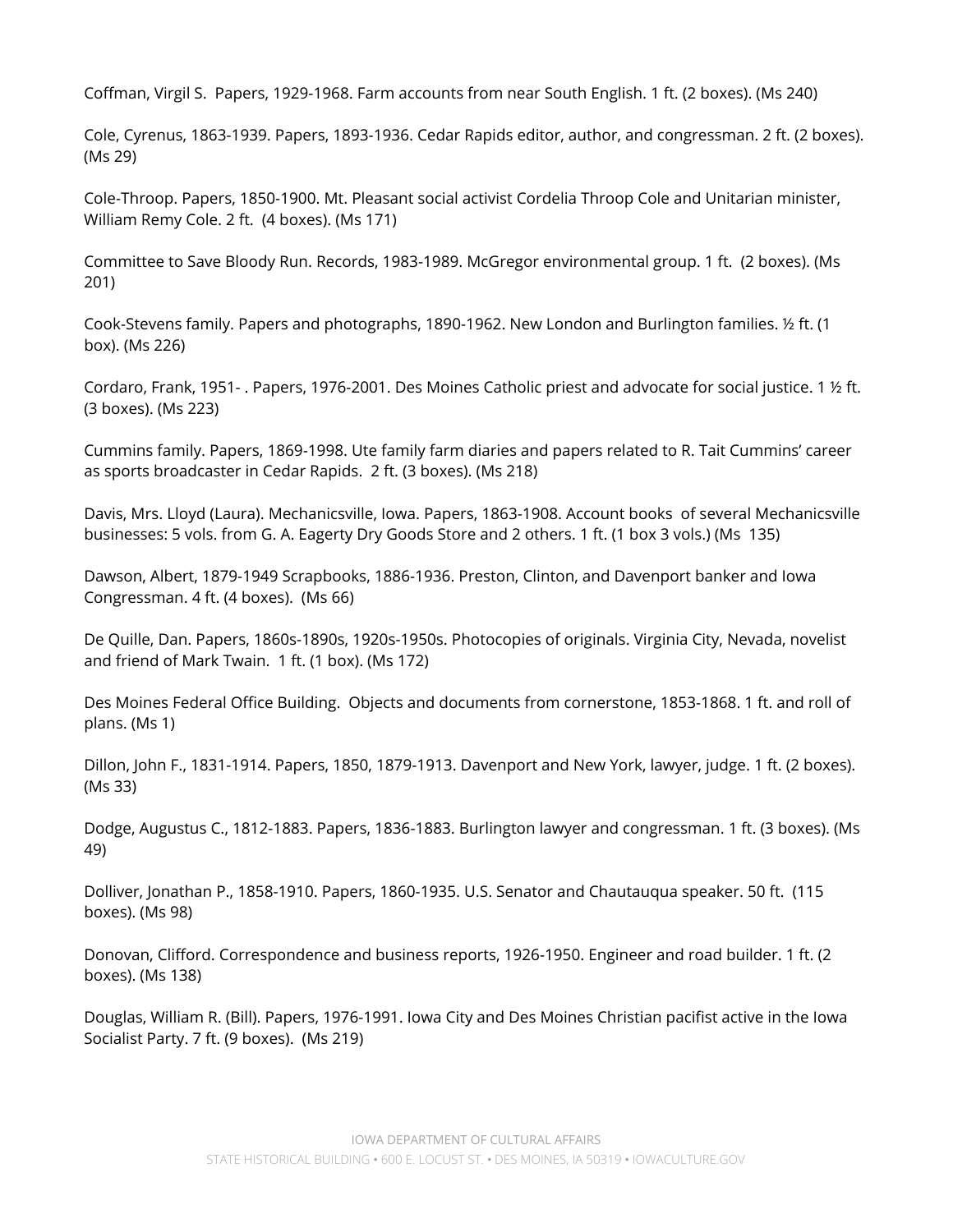Downey Grange No. 2087, 1907-1957. Local records for Downey chapter and National Grange items. ½ ft. (1 box) (Ms 182)

 Dreier, William, 1890-1969. Papers, 1953-1968. Grinnell, retired farmer, White House Conference on Aging, 1960. 1 ft. (2 boxes). (Ms 121)

Dubuque Academy of Music. Scrapbooks, 1880-1940. 2 ft. (2 boxes). (Ms 194)

 Dykstra, Robert R. Papers, ca. 1980-1993. Research files for Bright Radical Star: Black Freedom and White Supremacy on the Hawkeye Frontier. 7 ft. (17 boxes). (Ms 231)

 Eaton, Linda. Papers, 1974-1980. Legal files and correspondence concerning civil rights case of Iowa City firefighter fired for breastfeeding infant on the job. 5 ft. (10 boxes). (Ms 160)

 Edwards, Mabel. Papers, 1950-1971. Iowa City, active in Institute of Gerontology, Iowa Commission on Aging, retirement and nursing home newsletters. 5 ft. (8 boxes). (Ms 120)

 Ellis, Franny McQuitty. Papers, 1912-1960s. Marengo school teacher who taught in Ames, Randolph, and Amana. 10 ft. (10 boxes). (Ms 197)

Ellwood, J. M., ?-1880. Papers, 1856-1877, 1880? Des Moines lawyer. 1 ft. (3 boxes). (Ms 34)

 Elson, Jeremiah and Mollie. Papers, 1859-1937. Civil War soldier's correspondence and woman's diary of first winter in Dakota territory. ¼ ft. (1 box). (Ms 186)

 Emmons, Sara B. Hodgin, 1889-1991. Papers, 1870-1974. Whittier teacher active in local Society of Friends meetings. 1 ft. (1 box, 3 vols.). (Ms 192)

 Enlow family. Papers, 1850?-1941. West Branch, etc. Farmers, lawyer, etc. Samuel Enlow and family including surnames, Crew, Hollingsworth, Steer. 1 ft. (2 boxes). (Ms 46)

 Entler, John S., 1852-? Scrapbooks, ca. 1860-1915. Bonaparte. Includes information on bicyling, boxing, baseball, local obituaries, etc. 6 ft. (28 vols.). (Ms 112)

Evans, William T., 1869-? Papers, 1889-1960? Parkersburg lawyer and legislator. 3 ft. (5 boxes). (Ms 35)

 Falvey, Katherine, 1904- , and Lawrence, 1901-1957. Papers, 1952-1963. Members of the Iowa General Assembly from Albia. 4 ft. (3 boxes). (Ms 56)

 Field, Henry P., 1871-1949. Shenandoah. Papers, 1846-1955. Nurseryman, seedman and radio personality. 6 ft. (8 boxes). (Ms 134)

 Fisher, Irving, and Alexis Crane Hart Family. Papers, 1860-1958. Allison, Iowa, farm family and livestock operation. 8 ft. (15 boxes). (Ms 24)

 Franke, Carl, 1871-1940. Papers, 1900-1924. Parkersburg and Mason City. Real estate businessman, Republican State Central Committee Chairman. 1 ft. (2 boxes). (Ms 61)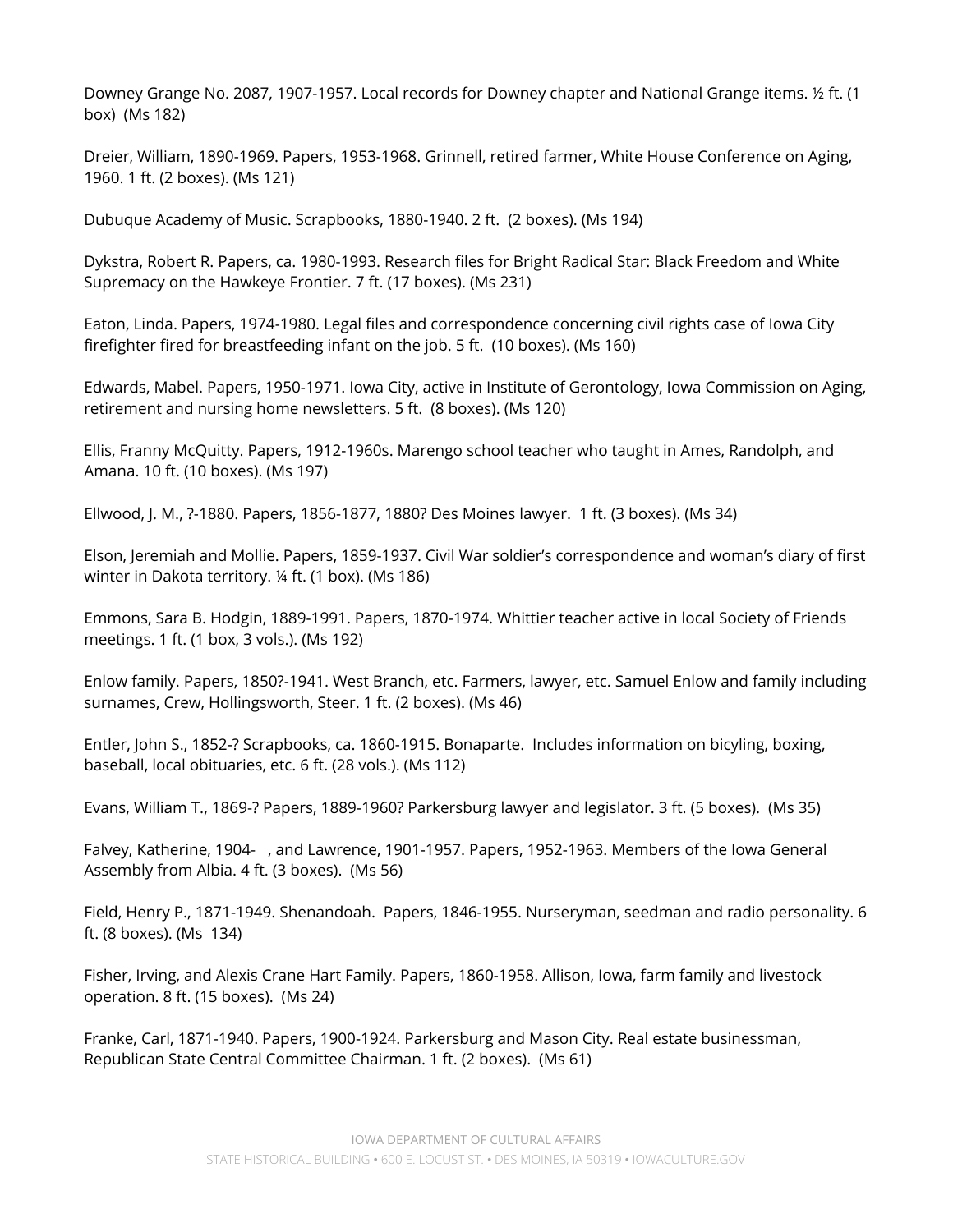Foley-Reilly family. Papers and photographs, 1874-1960s. New Hampton businessman active in Democratic Party; includes papers of World War II correspondent. 3 ft. (6 boxes). (Ms 224)

Fort Atkinson. Research Files, 1840-1856, 1970s-1980s. 5 ft. (6 boxes). (Ms 173)

 Fry, Lloyd A. Papers, 1931-1938. Kalona and Ames. Veterinarian and farmer who attended Iowa State University. Also letters written by mother regarding farm life. ¼ ft. (1 box). (Ms 187).

 Garnett, Wilma Leslie, 1893-1992. Papers and photographs, 1861-1992. Writer, Professor of English at Kent State University, involved in Cambodian affairs and building of elderly housing. 25 ft. (47 boxes). (Ms 211 and PA 160)

Gifford, Alice Mary. Photo albums and scrapbooks, 1900-1976. Iowa City. 2 ft. (1 box, 2 vols.). (Ms 104)

Glesne, Dr. Otto N., 1899-? Papers, 1926-1969. Fort Dodge physician. 1 ft. (3 boxes). (Ms 84)

 Goosetown Neighborhood, Iowa City, Iowa. Papers, 1863-2000. Research files created by Marybeth Slonneger. 3 ft. (6 boxes). (Ms 244)

Gribben, Ray, 1885-? Papers, 1869-1960. Minburn farmer. 4 ft. (7 boxes). (Ms 42)

 Grizel, Della A. 1933-53. Report of an investigation of assessment conditions in Iowa City. 1 ft. (2 boxes). (Ms 175)

 Guthrie family. Papers, 1903-1960. Primarily diaries of James Guthrie and Irma Tabor Guthrie, Quaker ministers in several Iowa communities. 2 ft. (2 boxes). (Ms 148)

Hackett, Dr. James F. Papers, 1904-1907. Kellogg physician and novelist. 1 ft. (2 boxes). (Ms 83)

 Hagen, Jean, 1960- . Papers, 1975-1998. Iowa City AIDS activist and member of Iowa Socialist Party. ½ ft. (1 box). (Ms 222)

 Hauge, Herbert, 1906-1978. Papers, Des Moines attorney and representative, served in European theater in World War II. 6 ft. (7 boxes). (Ms 81)

Haugen, Gilbert N., 1859-1933. Papers, 1882-1940. Northwood congressman. 80 ft. (189 boxes). (Ms 99)

 Hawtrey, William, 1901-1968. Papers, 1934-1976. Oskaloosa, Iowa City. Episcopal minister. 2 ft. (5 boxes). (Ms 113)

 Hemphill family. Papers, 1852-1943. Johnson County family farmers, telephone company workers, and teachers. Includes Civil War letters describing 22nd Iowa Infantry. 2 ft. (4 boxes). (Ms 225)

Henrickson, Elizabeth. Papers, 1922-1988. Clinton teacher. 1 ft. (2 boxes). (Ms 198)

 Henry, John M., 1845-? Papers, 1949-1977. Des Moines farmer, also includes Flying Hoofs of Iowa records. 1 ½ ft. (3 boxes). (Ms 119)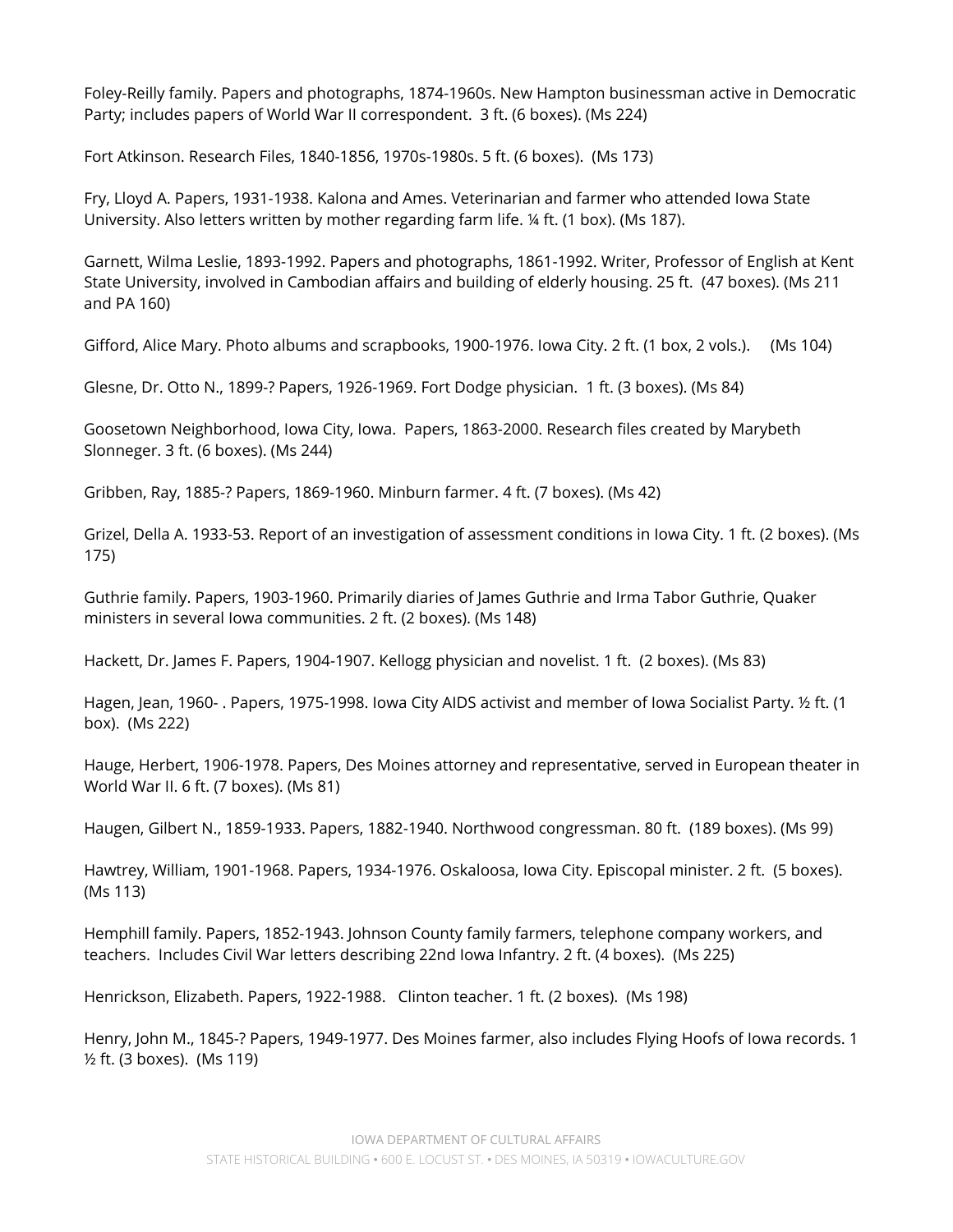Hillis, Cora Bussey, 1858-1924. Papers, 1865-1954. Des Moines promoter of child welfare. 1 ft. (2 boxes). (Ms 72)

 Hinton, Clara, 1894-1987. Papers, 1858-1987. Hedrick and Iowa City family papers. 15 ft. (30 boxes). (Ms 170)

Holmes, Chrystal. Papers, 1932-1979. Iowa City and Stanton, school teacher who taught Indian history. 1 ½  $\,$ ft. (3 boxes). (Ms 126)

 Hoover Birthplace Grange, No. 2224. Records, 1951-1957. Local records of West Branch Grange. ½ ft. (1 box). (Ms 190)

 Horton, Carol Larsen. Papers, 1956-1980. Des Moines and Iowa City vocalist. Performance programs, clippings, correspondence. 2 ft. (4 boxes). (Ms 137)

 Houghton, Dorothy, 1890-1972. Papers 1935-1964. Red Oak club woman, active in Republican Party, refugee relief official. 8 ft. (10 boxes). (Ms 27)

 Huftalen, Sarah, 1865-1955. Papers, 1838-1952. Delaware and Page County teacher. Includes diaries of mother, Emily Hawley Gillespie, 1838-1888. 6 ft. (13 boxes). (Ms 10)

 Immer, Esther, 1902-1970. Papers, 1919-1969. Charles City and Des Moines. Executive Secretary, Iowa Commission on Children and Youth. 3 ft. (8 boxes). (Ms 90)

 Inman, Gwendolyn Patton, 1907-1995. Papers, 1930-1975. Teacher, librarian and family historian. 1 ½ ft. (2 boxes). (Ms 215)

Iowa City Engineers Club. Records, 1924-1964. 1 ft. (1 box) (Ms 183)

Iowa Farm Bureau Women. Records, 1963-1985. Histories of county organizations. 2 ½ ft. (4 boxes). (Ms 18)

 Iowa Universalist Convention, Iowa City. Records, 1879-1974. Founded in 1843, merged with Unitarian Church in 196l. 11 ft. (20 boxes). (Ms 145)

Iowa Commission on the Aging Essay contest, 1976-1978. 3 ft. (5 boxes). (Ms 89)

Iowa Mothers Association. Records, 1960-2005. 2 ft. (2 boxes + volumes on shelf). (Ms 180)

 Iowa Commission of the Status of Women. Writing competition for National Women's History Week, March 1985-1988. 1 ft. (2 boxes). (Ms 169)

Irish-Preston families. Papers, 1832-1972. Iowa City & Davenport. 13 ft. (23 boxes). (Ms 105)

Jaggard, Louis F., 1880?-1951. Papers, 1909-1944. Medical Missionary, Africa. 1 ft. (2 boxes). (Ms 95)

 Jepsen, Roger. Papers, 1972-1986. Republican U. S. Senator from Davenport, Lt. Governor. 480 ft. (Ms 123) RESTRICTED COLLECTION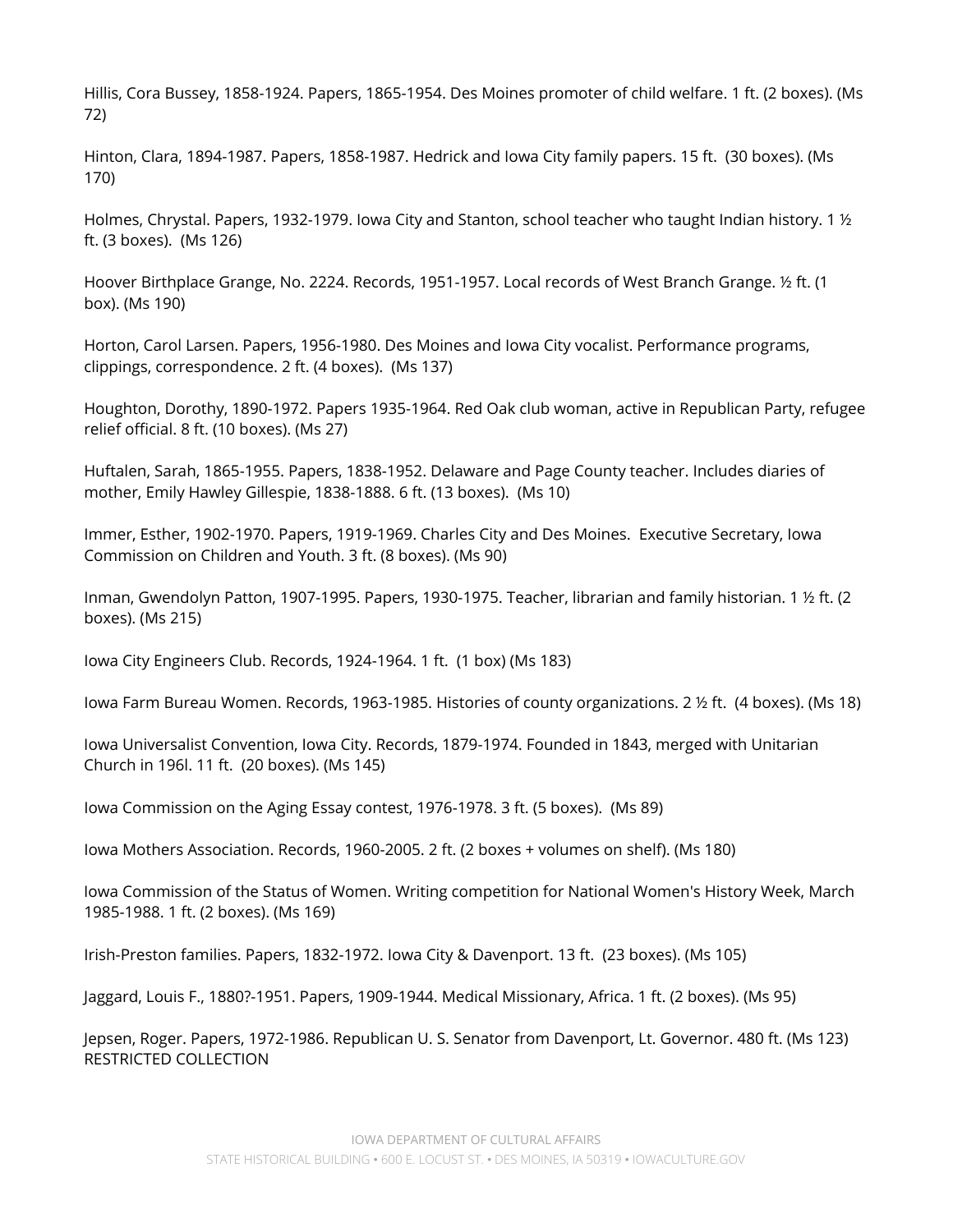Johnson County Civilian Defense Council. Records, 1942-1944. Includes World War II Victory Garden and Canning, Blood Donor, Red Cross, etc. 3 ft. (7 boxes). (Ms 117)

 Johnson, Donald, 1924-2000. Papers, 1942-1998. West Branch and Washington, D.C., Head of Veterans Administration. 47 ft. (Ms 102)

 Keck, Jay E., 1890-1975. Scrapbooks, 1932-1946. Sioux City juvenile court officer. 4 ft. (6 boxes, 20 vols.). (Ms 168)

 Kennedy, Ronald F., 1910- . Papers, 1899-1960. Southwest Iowa family papers for three generations. 4 ft. (7 boxes). (Ms 204)

 Kent, Fred W. and family. Papers and photographs, 1858-1971. DeWitt and Iowa City photographer. 75 ft. (11 boxes of papers). (Ms 210)

 Kepler, Charles, 1841-1923. Papers, 1875-1926. Mt. Vernon attorney, Republican and Civil War veteran. 16 ft. (22 boxes). (Ms 12)

 Kinkel, Lenore Sidwell. Papers and photographs, 1880-2000. Iowa City businesswoman and family historian. 1 ft. (1 box). (Ms 229)

 Kirkwood, Samuel J., 1813-1894. Papers, 1843-1915. Iowa City miller, Senator, Secretary of Interior, Governor. 2 ft. (5 boxes). (Ms 53)

 Klassie, Sam H., 1892?-1973. Papers, 1925-1969. Renwick & Eagle Grove implement dealer. Also materials on son, Marlin, 1924-1945, who served in World War II. 2 ft. (6 boxes, 2 vols.). (Ms 86)

 Krause, Robert A., 1950- . Papers, 1974-1991. Fenton, State representative, farmer, and Council on State Government planner. 19 ft. (24 boxes). (Ms 85)

 Krueger Family. Papers, 1910-1966. Charles City farmers, owners of hatchery, teachers, etc. 7 ft. (15 boxes). (Ms 30)

 Kubby, Karen, 1960- . Papers, 1979-2001. Socialist member of Iowa City council and social justice advocate. 1 ½ ft. (3 boxes). (Ms 221)

 Lamm, Lawrence, 1923-1985. Papers, 1941-1986. Dumont, aviation schematics pioneer. ½ ft. (1 box). Ms 156)

 Lana, Eric. Research files on Underground Railroad in Iowa, 1837-1838, 1848-1862. 3.2 ft. (8 archives boxes). (Ms 235)

Landers, George, 1860-1955 Papers, 1898-1955. Clarinda bandleader. 2 ft. (5 boxes). (Ms 62)

Landers, Frank E., 1884-1930. Papers, 1880-1930. Webster City genealogist. 3 ft. (7 boxes). (Ms 91)

Larew, A. J. Records, 1917-1986. Iowa City realtor. 2 ½ ft. (3 boxes) (Ms 181)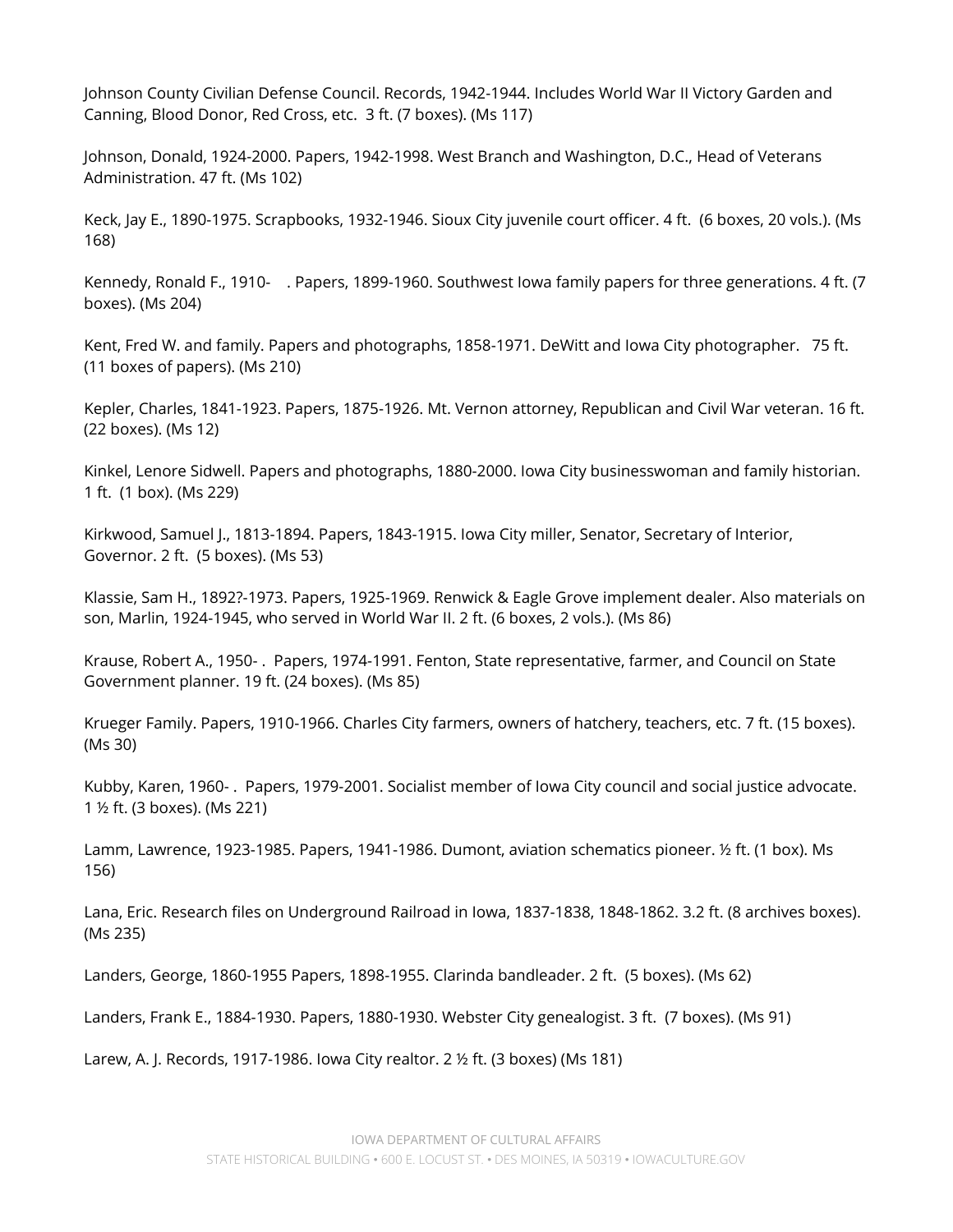Larrabee, William, 1832-1912. Papers and photographs, 1848-1943. Clermont miller, Governor of Iowa, family papers. 12 ft. (18 boxes). (Ms 9)

 Larson, Robert L. Papers, 1940-1971. Iowa City. Attorney General, 1947-1953; Supreme Court Judge, 1953-1971. 2 ft. (4 boxes). (Ms 115)

Lathrop family. Papers, 1829-1998. Iowa City family of farmers and teachers. 1 ft. (2 boxes). (Ms 191)

 Laughlin, Melvin. Papers, 1919-1975. New Providence farmer. Account books, farm records, personal. 1 ½ ft. (3 boxes). (Ms 125)

 Lawther, William, 1847-1928. Papers, 1874-1927. Dubuque real estate man, and daughter Anna, 1872-1957. Anti-Suffrage movement. 3 ft. (7 boxes). (Ms 48)

 Lewis, Thelma. Papers, 1954-1963. Iowa City mayor, League of Women Voters officer. 1 ft. (3 boxes). (Ms 36)

 Liffring-Zug, Joan, 1929- , and John Zug, 1913-1995. Papers and photographs, 1950-1995. Iowa City photographer, journalists, owners of Penfield Press. 108 ft. (Ms 176)

 Lothrop, Charles H., 1831-1890. Papers, 1861-1894. Lyons, surgeon served in 1st Iowa Cavalry. 1 ft. (2 boxes). (Ms 97)

Louis, Henry, 1864-1953. Papers, 1891-1960. Iowa City, Louis Drug Store. 10 ft. (4 boxes, 2 vols. (Ms 106)

 Macy, Jesse, 1842-1933. Papers, 1862-1941. Grinnell College political science professor, author, etc. 6 ft. (15 boxes). (Ms 17)

 Maddix, Bill. Research files on African-Americans in Manly, 1913-1958. 2 ft. (2 boxes). (Ms 207) RESTRICTED COLLECTION

 Mahan, Bruce. Papers, 1863-1971. Iowa City, Research Associate at the State Historical Society. 2 ½ ft. (5 boxes). (Ms 7)

 Manville, Berten E., 1873-1965? Papers, 1894-1970. Iowa City realtor and candidate for Congress. 1 ft. (2 boxes). (Ms 73)

Marshall, Russell and Edna. Research files on local history, 1950s-1980s. Ireton, Iowa. ½ ft. (1 box) (Ms 234)

Marshalltown Scrapbook. 1890s-1928. 2 ft. (640 p.) (Ms 4)

 Mather, Samuel. Papers, 1869-1951. West Liberty farmer. 1 ft. (2 boxes). (Ms 68) (See also Mather-Bush Collection, Ms 162).

 Mather-Bush Collection. Papers, 1845-1955. Iowa City and Cedar County. Quaker pioneers and farmers, University of Iowa professor, Women's Christian Temperance Union, etc. 26 ft. (39 boxes). (Ms 162) (See also Mather Papers, Ms 68)

Mathews, Birdie, 1885-1974. Papers, 1950-1974. Danville teacher's diaries. 2 ft. (4 boxes). (Ms 179)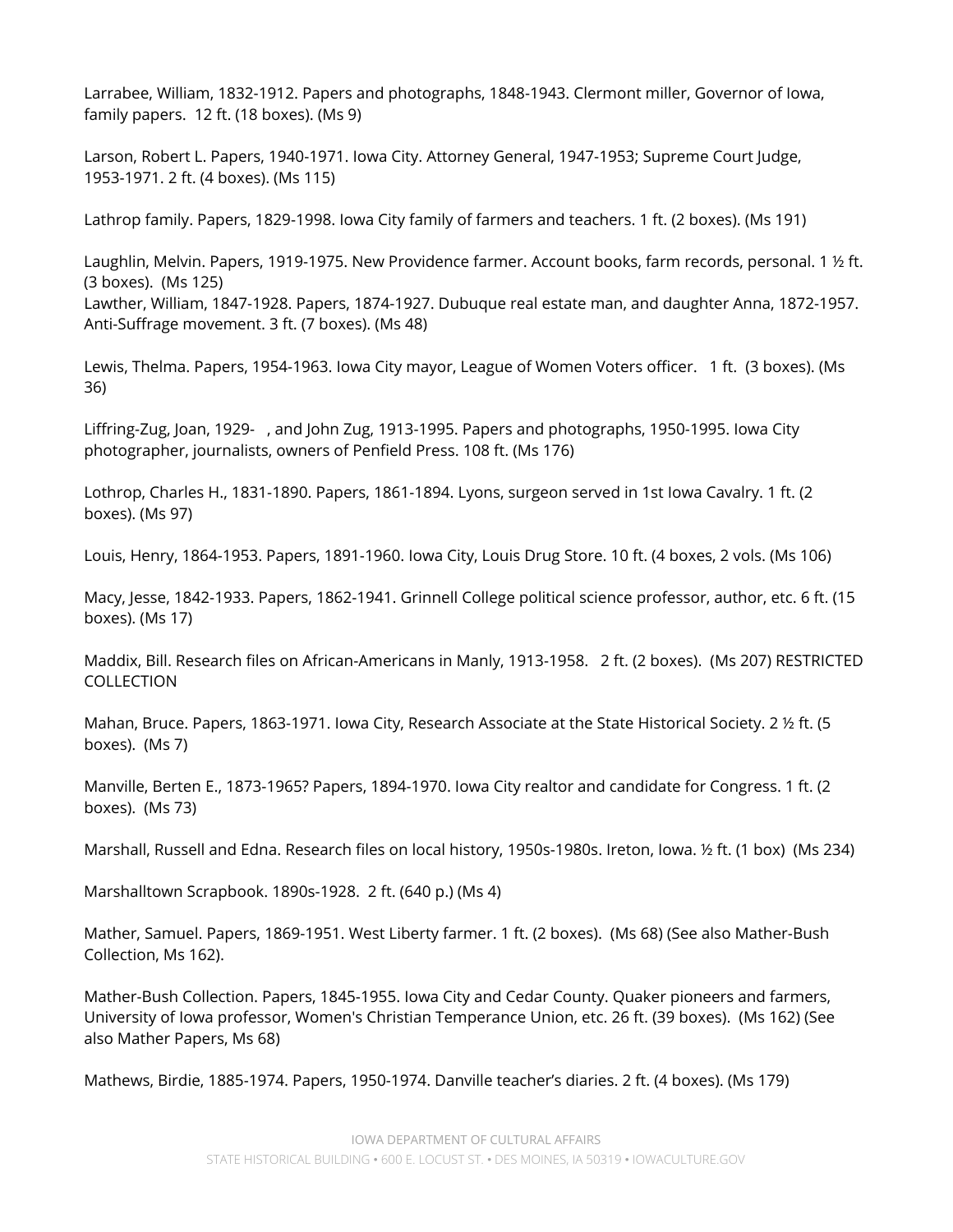McCarty, Dwight. Papers, 1905-1972. Emmetsburg Attorney. Author of law books, 1878-1975. 9 ft. (Ms 2)

 McClain Collection. Papers, 1844-1915. Emlin McClain, 1851-1915, law professor, Iowa Supreme Court Justice; father, William McClain, teacher and Academy owner). Iowa City. 10 ft. (25 boxes). (Ms 31)

 McDonald, Irene, 1914-1985. Papers, 1953-1980. Mt. Vernon professional story teller. 4 ft. (3 boxes, 1 vol.). (Ms 163)

 McKnight, Thomas, 1787-1865. Papers, 1805-1863. St. Louis, Dubuque, businessman, politician, lawyer, Register of Land Office. 1 ft. (2 boxes). (Ms 40)

 McMillan, Claud N., 1876-1960. Papers, 1908-1960. Sioux City and Primghar Methodist minister. 8 ft. (16 boxes). (Ms 88)

 Mediapolis State Bank. Bank records, 1915-1933. Bank folded in 1933. Also known in records as Commercial State Bank and Citizen's State Bank. 5 ft. (4 boxes, 9 vols.) (Ms 142)

 Metcalf, Herbert. Papers, 1910-1919. Des Moines, State Director of Iowa Public Service Reserve (World War I labor program). 5 ft. (12 boxes). (Ms 74)

Meyers, Joseph E., 18\_\_-1937. Papers, 1883-1953. Biographies of Iowa Quakers. 1 ft. (2 boxes). (Ms 208)

 Middleburg Independent District No. 1. English River Township, Kalona, Iowa. School records, 1873-1965. 2 ft. (3 boxes, 1 vol.). (Ms 3)

Miller, Jack, 1916-1994. Papers, 1961-1983. Sioux City Republican U.S. Senator. 200 ft. (Ms 101)

Moffit, John T., 1862-1947. Papers, 1852-1954. Tipton lawyer and judge. 1 ft. (3 boxes). (Ms 37)

 Moffitt, Howard F., 1893-1982. Research files on Iowa City houses built by Moffit, 1987-1991. 1 ½ ft. (3 boxes). (Ms 209)

Montgomery, Harold. Papers, 1928-1958. County Extension agent reports. 2 ft. (2 boxes). (Ms 57)

 Mosher, Martin and father, Lemuel. Papers, 1878-1970s. Muscatine County agricultural extension agents. 1 ft. (2 boxes). (Ms 82)

 Munger, Grant, 1885-? Papers, 1925-1974. Cedar Rapids veterinarian, active in Eastern Iowa Veterinarian Association and Cow War in Cedar County. 5 ft. (4 boxes). (Ms 58)

 Muscatine Migrant Committee. Records, 1959-1980. Organizational papers, constitution and by-laws, annual reports, clippings, and manuscript by Marilyn Jackson on committee. ½ ft. (1 box). (Ms 158)

Nelson, Linda. Papers, 1978-1991. Iowa City Socialist and social justice activist. 1 ½ ft. (3 boxes). (Ms 220)

 Norris, W. J. Papers, 1928-1932. Annual reports of Benton County Agriculture Extension Agent. 1 ft. (1 box, 5 vols.). (Ms 152)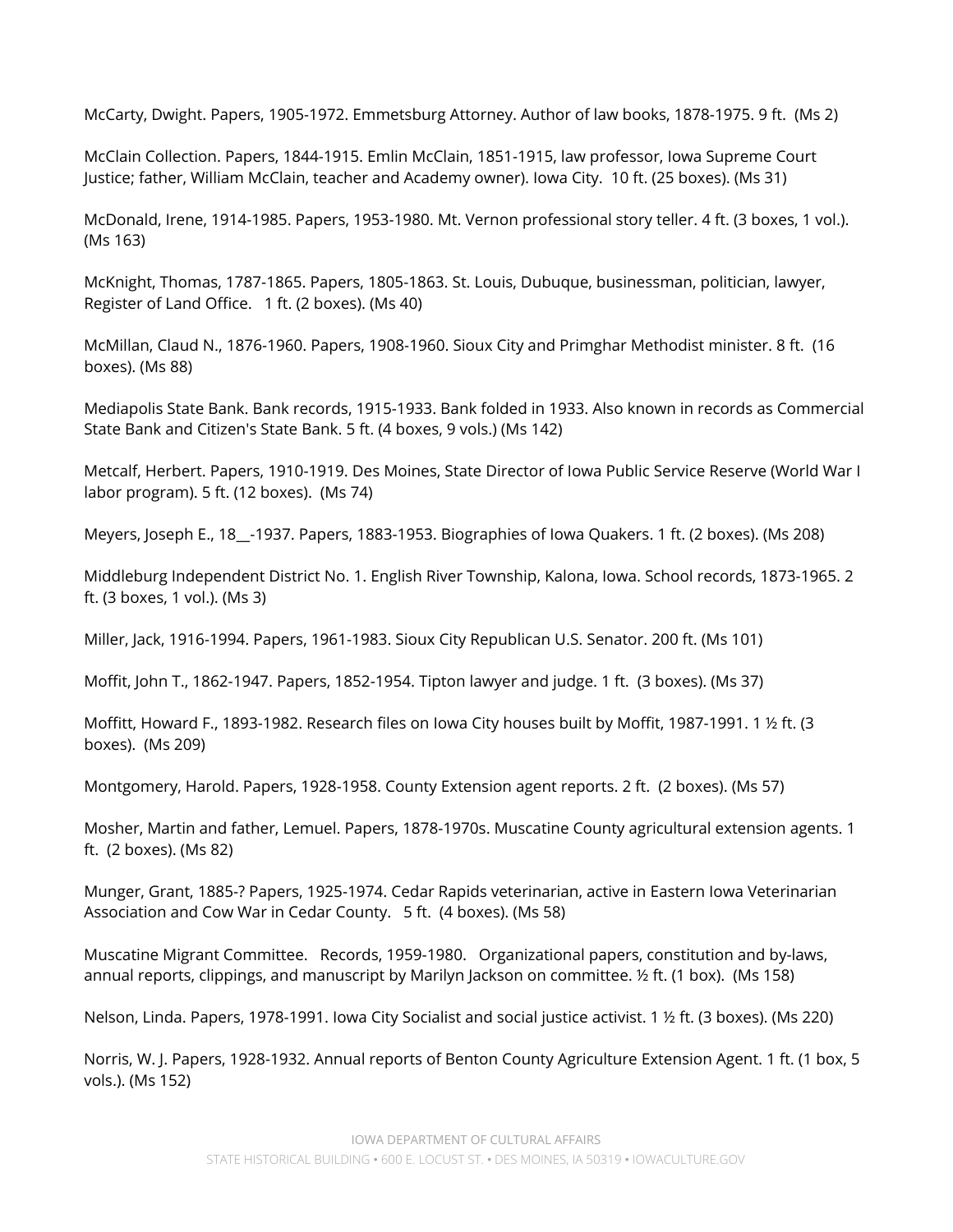Oleson, Clifford P. "Ole." Iowa aviation history material, 1967-1970. 1 ft. (2 boxes). (Ms 133)

 109th Engineers Association, 1918-1919. Papers, 1922-1984. Annual meeting, correspondence, scrapbooks, and photos. 5 ft. (9 boxes). (Ms 164)

Orr, Ellison, 1857-1951. Papers, 1902-1950. Waukon archaeologist. 4 ft. (9 boxes). (Ms 79)

Pan American League of Iowa City. Records, 1936-1979. 2 ft. (2 boxes). (Ms 154)

 Parker, Leonard F., 1825-1911. Papers, 1840-1925. History professor, Grinnell and University of Iowa, and wife, Sarah Pearse. 3 ft. (6 boxes). (Ms 44)

Parker, George F., 1847-1928. Papers, 1878-1924? Journalist, diplomat. 5 ft. (8 boxes). (Ms 45)

 Parkhurst, Clinton, 1844-1933. Papers, 1862-1921. Journalist and author. Civil War veteran from LeClaire. 3 ft. (6 boxes). (Ms 16)

 Parrott, Gen. James C., 1811-1898. Papers, 1851-1875. Keokuk. Ordnance records of 7th Iowa Infantry, 1851-1875. ½ ft. (1 box). (Ms 159)

Parvin, Theodore, 1817-1901. Papers, 1851-1874. Weather records of Iowa City. (17 vols.) (Ms 23)

 Pattee, John, 1830-1901. Papers, 1856-1882. Lt. Col. 7th Cavalry, Maj. 41st Iowa Infantry. 1 ft. (2 boxes). (Ms 87)

 Paxton, Darlene. Papers, 1826-1987. Research materials relating to Colonel George Davenport and family. ½ ft. (1 box). (Ms 108)

 Peet, Mary Eleanor Armstrong, 1875-1968. Papers, 1891-1961. Johnson County farm wife diaries. 3 ft. (6 boxes). (Ms 213)

 Pelzer, Louis, 1879-1946, and Mildred Pelzer Lynch, 1890-1985. Papers, 1897-1985. Iowa City. University of Iowa history professor and Iowa artist. 7 ft. (13 boxes). (Ms 109)

 Pendleton, Charles Edmond, 1880-1983. Papers, 1895-1976. Storm Lake lawyer and mayor of Sioux Rapids. 2 ft. (4 boxes). (Ms 146)

 Phelps, Frederick O., 1938-20xx. Papers and audio recordings, 1967-1968. Native of Colesburg, U.S. Army Nurse, served in Vietnam Conflict, 1967-1968. 1 ft. (2 boxes) (Ms 241)

Poston, Eugene, 1883-1961. Papers, 1858, 1907-1961. Corydon lawyer and legislator. 3 ft. (8 boxes). (Ms 41)

Powers, Elmer G. Papers, 1920-1942. Ogden farmer and diarist. 3 ft. (6 boxes). (Ms 63)

 Quinones Family. Correspondence of William and other sons during World War II, 1940-1953. Mason City hispanic family. 1 ft. (2 boxes). (Ms 114)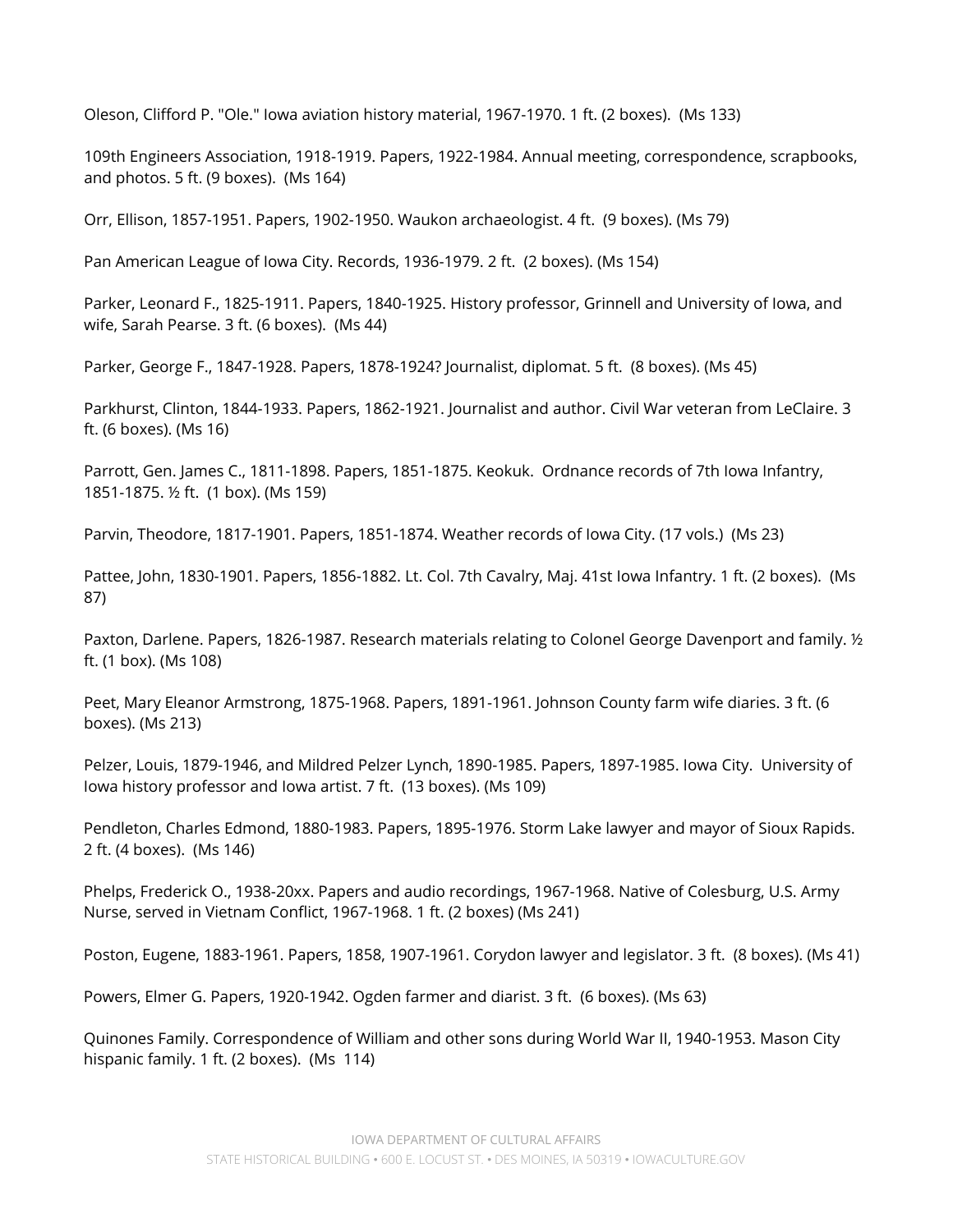Reinhardt, Kathryn Warner. Papers, 1970-1979. Family genealogist from Iowa City. 9 ft. (9 boxes, 2 vol.). (Ms 166)

 Remey, Charles Mason, 1874-? Papers, 1910-1940. Architect, author and lecturer. 7 ft. (119 vols. in 7 boxes). (Ms 212)

Remington, Helen. Papers, 1907-1967. Cedar Rapids genealogist. 3 ft. (7 boxes). (Ms 20)

 Remley, Howard, 1843-1923. Records, 1871-1900. Anamosa law firm of Remley & Remley. 13 ft. (26 boxes). (Ms 13)

 Rennie, Orville and Jane. Papers, 1875-1987. Relating to the Cherry Sisters, vaudeville performers from Marion. 2 ½ ft. (5 boxes). (Ms 178)

Rhode family. Papers, 1942-1977. 1 ft. (2 boxes). (Ms 205)

Richter, Dr. August P. Papers, 1884-1925. Davenport, Editor of Der Demokrat, 12 ft. (12 boxes). (Ms 103)

 Riggs, Charles Randal. Civil War papers and artifacts relating to 2nd Cavalry, 1835-1909. Clinton County and Sioux City resident. Also includes African-American regiments. 1 ft. (2 boxes). (Ms 8)

 Roberts, George, 1857-1948. Papers, 1897-1964. Ft. Dodge native, banker in Chicago and New York City. 5 ft. (2 boxes). (Ms 14)

Robinson, Richard, 1925- . World War II letters home, 1943-1945. Cedar Falls. 1 ft. (2 boxes). (Ms 144)

 Rohlf, William A., 1867-1941. Papers, 1885-1955. Waverly doctor and wife, Lottie Beed 3 ft. (5 boxes). (Ms 43) (See also Beed Papers, Ms 59).

Roose stamp albums, 1857-1966. 12 vols. 2 ft. (4 boxes). (Ms 67)

 Rosenberger, Harry C., 1885-1963. Papers, diaries, correspondence, sermons, writings, 1892-1964. University Park, teacher of religion and philosophy. Also records of Central Holiness University, John Fletcher College, and Kletzing College. 2 ft. (3 boxes). (Ms 150)

Rosheim, David L. Papers, 1964-1985. Author. 1 ft. (1 box). (Ms 200)

 Rowe, Lorin A. Papers, 1868, 1894-1925. Eddyville, Iowa. Manager of Opera House, water works and electric plant. 1 1/2 ft. (3 boxes). (Ms 127)

Rundle and Platner Family. Genealogical research files. 1 ft. (1 box). (Ms 206)

 Samuelson, Agnes, 1886-1963. Papers, 1905-1963. Shenandoah, Des Moines, educator. Superintendent of Public Instruction, NEA President. 11 ft (16 boxes, 3 vols.). (Ms 26)

Sanders, Cyrus, 1817-1887. Papers, 1836-1927. Iowa City farmer and surveyor. 1 ft. (2 boxes). (Ms 51)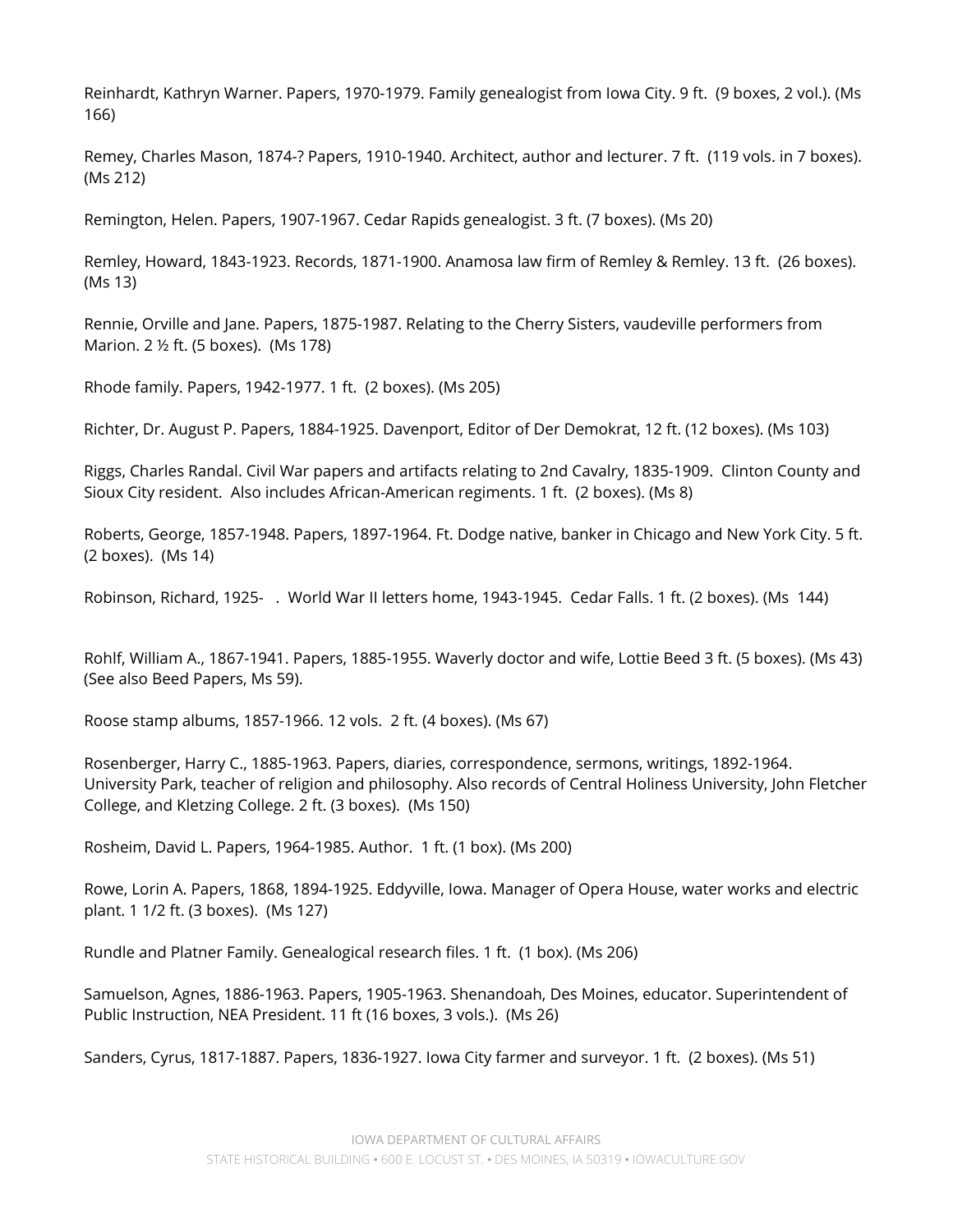Savage, Alice. Papers, 1975-1981. Mt. Pleasant. Details of daily life at "The Stone House." 2 ft. (3 boxes). (Ms 153)

 Sayre, Ruth B., 1896-? Papers, 1920-1962. Ackworth farm wife, active in national and international agricultural organizations. 16 ft. (32 boxes). (Ms 19)

 Scattergood Friends School. Records, 1875-1981. Quaker sponsored school near West Branch. 20 ft. (41 boxes). (Ms 188)

 Scattergood Refugee Hostel. Records, 1939-1943. World War II refugee hostel sponsored by American Friends Service Committee. 1 ft. (2 boxes). (Ms 189)

 Schottle, Emil, 1829-1910. Papers, 1876-1927. Lisbon, owner of bakery and restaurant. 1 ft. (2 boxes). (Ms 118)

 Schroeder, Fred Herman. Papers, 1911-1922. Tipton. World War I manuals, pamphlets, songbooks and personal papers. Served in Co. "C" of 338th Machine Gun Battalion, 88th Division, and received training at Camp Dodge. ½ ft. (1 box). (Ms 157)

 Seagrave, Sadie, 1882-1972. Papers, 1890-1961. Secretary at Oakdale Sanitarium and poet. 6 ft. (13 boxes). (Ms 64)

 Shambaugh, Benjamin F., 1871-1940 and wife, Bertha, 1871-1953. Papers, 1888-1953. University of Iowa professor and Superintendent of SHSI. Iowa City author and photographer. 11 ft. (16 boxes). (Ms 100)

 Sheffield, Vernon, 1904-1979. Papers, 1909-1979. Chautauqua musician and teacher of mathematics and music. 1 ft. (1 box). (Ms 228)

 Slimmer, Abram, 1835-1917? Papers, 1872-1903. Waverly banker, livestock dealer, philanthropist. 1 ft. (3 boxes). (Ms 52)

Smyth, Robert, 1814-1898. Papers, 1845-1869. Mt. Vernon. Civil War Paymaster. 4 ft. (9 boxes). (Ms 21)

Soper and Alexander law firm. Records, 1882-1920, 1933-1936. Estherville. 10 ft. (20 boxes, 7 vols.). (Ms 75)

 Spirit Lake Massacre and Gardner Cabin. Research files and reports prepared by Richard Latch, 1973. 1 ft. (1 box) 192 folders and 6 vols. (Ms 122)

Stach and Harvat Collection. Papers, 1910-1930. Iowa City family. 1 ft. (2 boxes). (Ms 195)

 State Historical Society of Iowa & Iowa Federation of Women's Clubs, Essay Contest, 1923. High school students writing essays on grandparents or town history. 11 ft. (22 boxes). (Ms 22)

Stronks, James B. Papers, 1911-1984. Iowa City businessman's diaries. 3 ft. (4 boxes). (Ms 184)

 Swisher, Jacob, 1884-1976. Papers, 1922-1970. Iowa City, Research Associate for State Historical Society. 4 ft. (8 boxes). (Ms 93)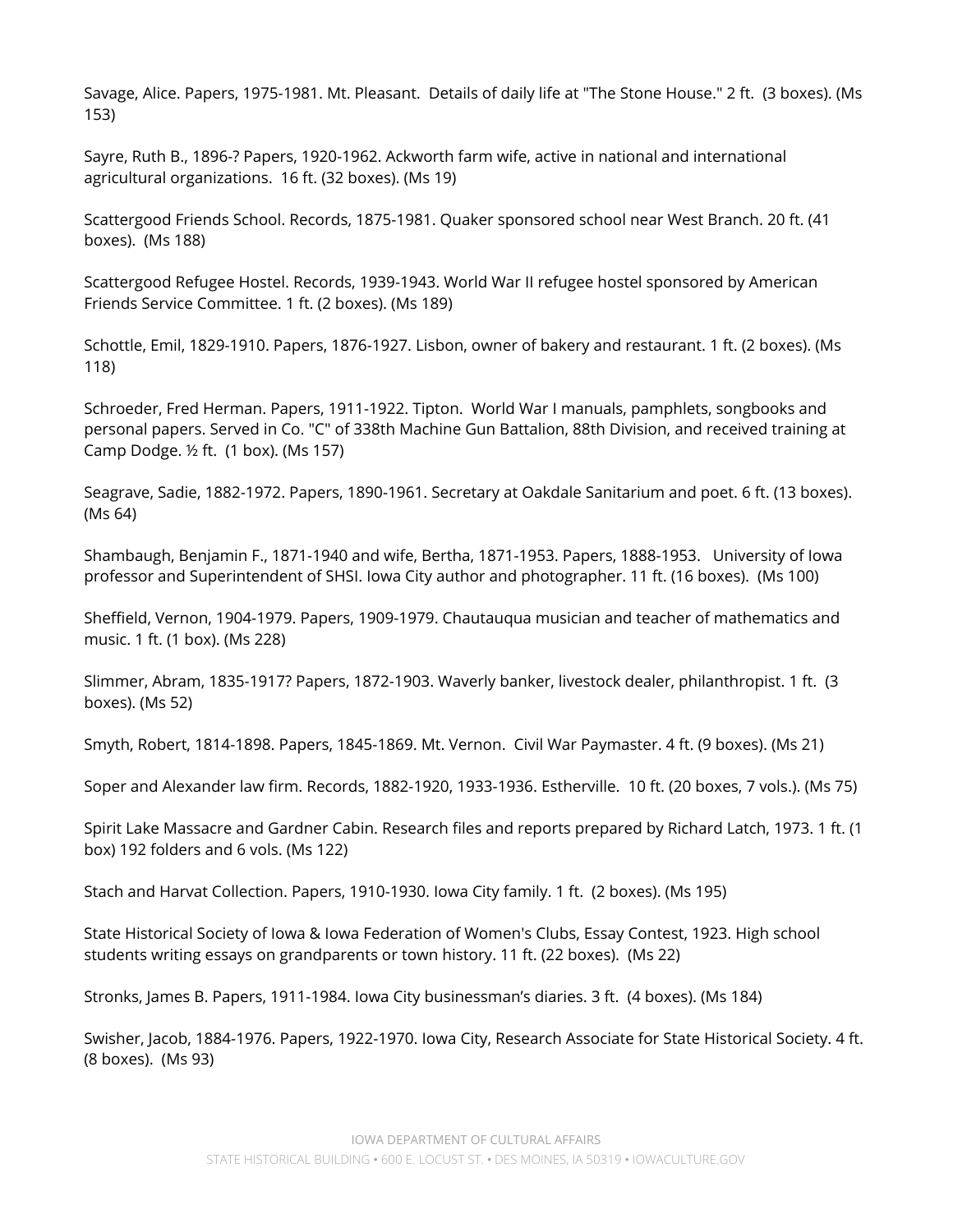Tanner, Alfred J. Class notes from University of Iowa School of Dentistry, personal and patient records, 1907-1967. Cherokee dentist. 3 ft. (3 boxes, 3 vols.) (Ms 141)

 Thompson Family. Papers, 1843-1968. Forest City, etc. Bankers, real estate, lawyer, etc. 8 ft. (15 boxes). (Ms 130)

 Thompson, Mardis I., 1903-1982. Materials relating to work with amateur radio, 1947-1982. 1 ft. (2 boxes) (Ms 25)

 Throckmorton, Job, 1819-1905. Papers, 1861-1865. Served in 15th Infantry in Civil War. 2 ft. (3 boxes). (Ms 28)

Thurston, Lloyd, 1880-1970. Papers, 1898-1970. Osceola congressman. 3 ft. (4 boxes). (Ms 55)

 Tjernagel, Nehemias, 1868-1958. Papers, 1868-1976. Story City farmer, musician and author of historical articles. 3 ft. (4 boxes). (Ms 11)

 Townsley, Samuel S., 1852-1928. Papers, 1871-1974. Brighton, Iowa, etc. School teacher and superintendent. 1 ft. (2 boxes). (Ms 124)

 Tracy, James B. Papers, 1964-1977. Correspondence, records, and architectural plans relating to Muscatine Community on Low Rent Housing, Muscatine Elderly Housing Project and Muscatine County Community on Aging. 4 ft. (7 boxes). (Ms 161)

U. S. Food Administration. Iowa Division. Records, 1917-1920. 2 ft. (5 boxes). (Ms 76)

 UNI Price Lab School. Explorations in Iowa History Project research papers, 1974-1976. 5 ft. (12 boxes). (Ms 80)

 United Spanish War Veterans. Dept. of Iowa. Walter G. Nagel, Camp #10. Davenport, Iowa. Records, 1910-19. 1 ft. (2 boxes). (Ms 6)

Ushers Society Genealogy. Papers, 1648-1996. Genealogical research files. 1 ½ ft. (2 boxes, 2 vols.). (Ms 217)

 Van Der Zee, Jacob, 1884-1960. Papers, 1805-1958. Iowa City, University of Iowa political science professor. 1 ft. (3 boxes). (Ms 70)

Vincent Clay Products. Business papers, 1911-1971. Ft. Dodge. 11 ft. (7 boxes, 6 vols.). (Ms 147)

 Waite, John L., 1840-1924. Papers, 1857-1924. Burlington newspaper editor, postmaster, Republican, and wife, Letitia, author and journalist. 1 ft. (2 boxes). (Ms 47)

 Walker, Robert M. Chautauqua research material, collected 1980-1981. Correspondence, programs and reminiscences. 1 ft. (2 boxes). (Ms 143)

 Walker, Myron Joseph. Papers, 1849-1884, 1930s. Iowa City family, Naval officer in World War I and World War II. 1/2 ft. (1 box). (Ms 174)